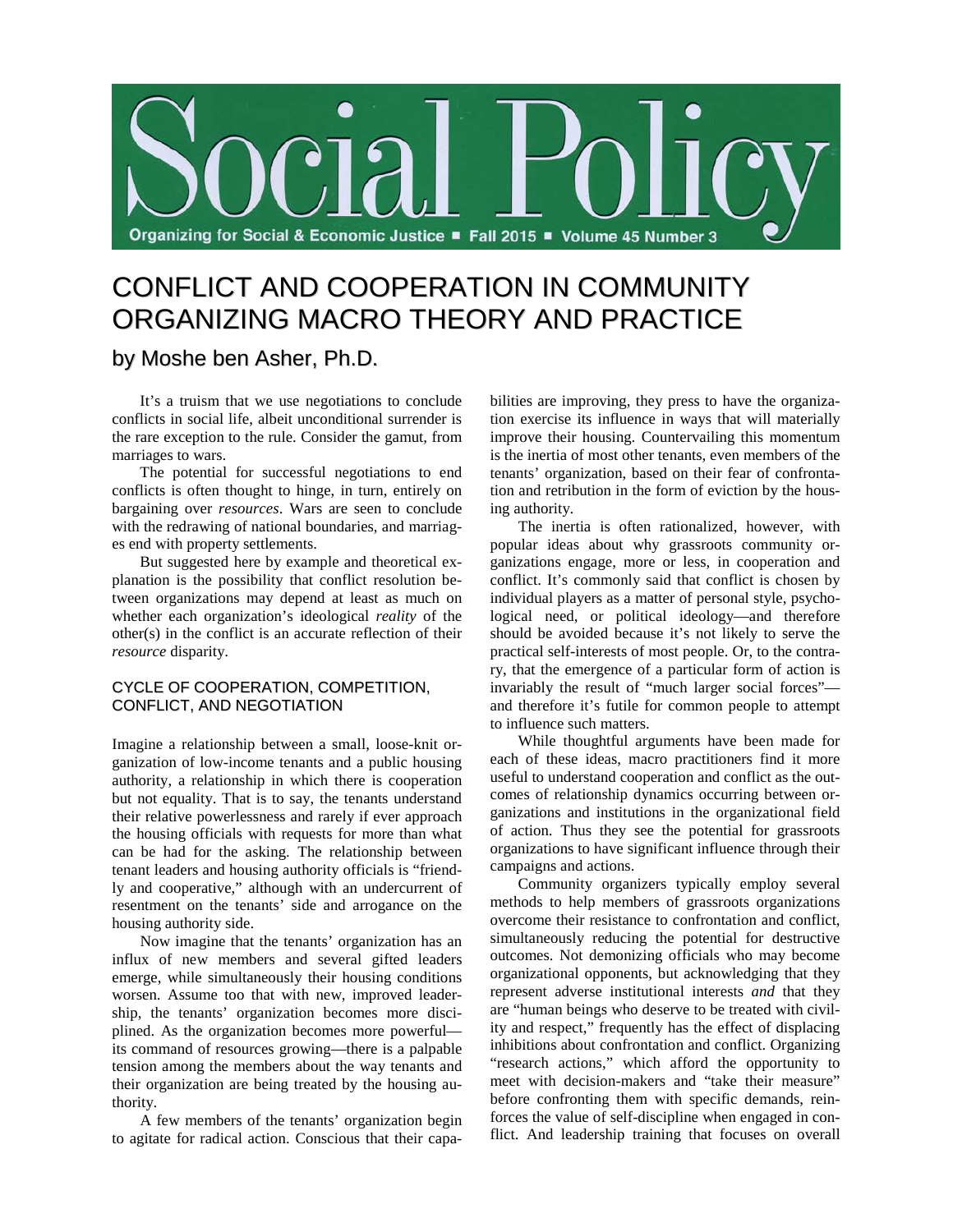campaign development, including negotiations, helps to create a more grounded perspective.

In the best of circumstances, the momentum based on confidence that confrontation and conflict can be constructive offsets the inertia based on fear that they will be destructive. The tension, then, that begins with the tenants' improved capabilities, leads to an active "competition." The tenants' organization begins to marshal its resources—both material resources and the resources that enable it to influence wider ideological realities (e.g., with other non-member tenants, the media, and local politicians)—in order to influence institutional decision-making. The goal ultimately is to win campaigns on issues that will both relieve pressures and realize hopes, and that will build the capacity of tenants' organization itself.

On the one hand, if at the outset the differential in resources between the tenants and the housing authority allows the tenants to demonstrate sufficient power to give the housing authority a stake in negotiations, the competition may lead directly to resolution of issues and some shift in realities. (We will return to the idea of shifting realities momentarily.)

On the other hand, if the resource and power differential is substantial and there is no hope of getting the housing authority into good-faith negotiations, the tendency will be to move toward conflict. That is, it will be necessary for the tenants to demonstrate their organizational power—their ability to impose costs on the housing authority—as a precondition to achieving negotiations. The conflict isn't for its own sake but to create incentives for the other side to negotiate in good faith, to reach an agreement that resolves the issue.

There is, then, a discernable cycle of cooperation, competition, conflict, and negotiation in which these two organizations are engaged. These cyclical stages, along with the shifts in realities that link them, are illustrated in the diagram below. In the first instance of cooperation, we note that the shift in the tenants' resources leads to competition when the "perceptual reality of [the] more powerful [housing authority is] not congruent with [the] new resources of the less powerful [tenants' organization]." The transition from competition to conflict reflects a similar failure to appreciate new realities. And, lastly, the transition from conflict to negotiation typically reflects a demonstration of power that compels the acceptance of new realities.



## THEORETICAL UNDERPINNINGS

Why do macro practitioners need theoretical understanding of this cycle of conflict and cooperation? Theoretical understanding is useful for many reasons. Foremost among them is that community organizers advance their knowledge and skill through praxis, by the interplay of practice and reflection—a continuous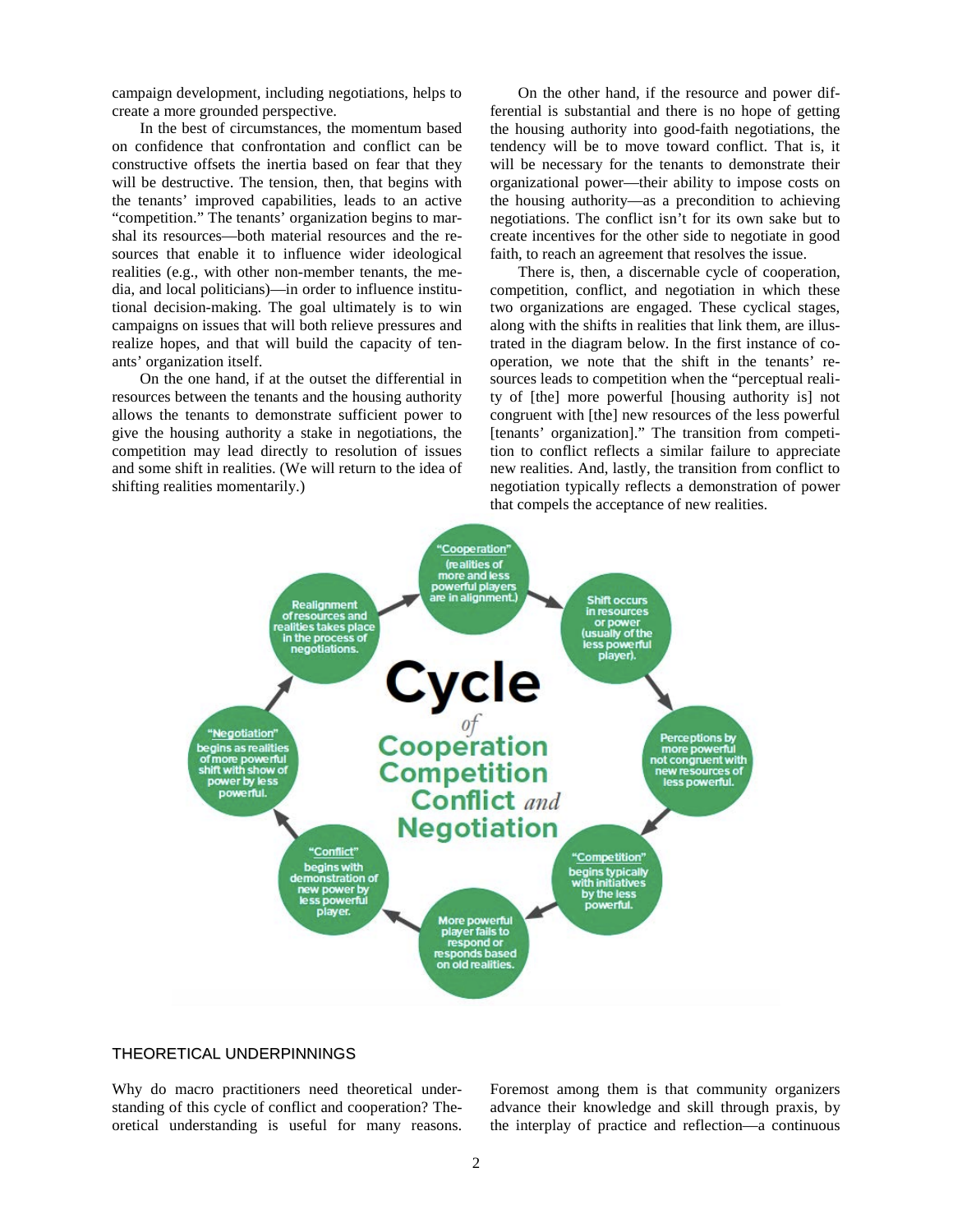give-and-take between what they do and their systematic thinking about what they do. Theory for macro practice isn't for its own sake but to guide action, especially in new and unexpected situations, when organizers have no prior experience, preparation, or knowledge. Theory also enables organizers to better analyze past and current events, and to make predictions about the future. Theory allows them to derive practice roles, hypotheses (testable propositions), and methodologies for achieving specific organizing objectives.

### *Field of Social Action*

Every theory needs a central concept that encompasses the "universe" to be explained, connecting all of its components. Because the idea of a *field of social action* (Lewin 1951) reflects the main facets of organizing life, it's the centerpiece of this theory. The theoretical definition of the action field includes individuals and collectivities (groups, organizations, and institutions), their social processes, structures, and objectives. The theory accounts for the dynamics of power and ideology in the political economy, and so its action-field definition distills from psychology, sociology, and politicaleconomics, the analytical and methodological tools for macro practice.

 The *pivotal* purpose of every organization in the action field of political economy is survival. Organizations must gather resources over and above their costs, to ensure continued life and growth. They seek resources to secure their domain and to achieve autonomy and movement toward their goals. And their field of action is animated by the cycle of cooperation, competition, conflict, and negotiation over scarce resources.

 The action field has two significant dimensions for which we need theoretical explanations. These are: (1) *relations of power*—the building up and expenditure of resources, with adjustments effected by cooperation, competition, conflict, and negotiation; and (2) *ideological realities*—valued expectations about social action, including shared understandings about allied, neutral, and opposing players, their actions and the consequences that flow from them.

 Three paradigmatic social science theories are drawn together here to describe the action field. The foundation is *social learning* theory (Bandura 1976), because all human activity is an extension of individual behavior. Learning theory covers the main psychological factors that account for *individual* behavior: environmental cues that are prior to action, cognition (thinking and knowing), and rewarding and punishing consequences that follow action.

To avoid explaining sociological processes with psychological theory, and building directly on the behavioral principles of social learning, we employ *social*  *exchange* theory (Blau 1964). Exchange theory elaborates the sociology of *collective* action, especially the acquisition of resources and power, and injustices in their distribution.

While both learning and exchange theories admit the importance of shared, valued ideas that are linked to centers of power—usually called ideologies—they often leave this realm unexplored, taking its effects as given but beyond their purview. Theory for *social construction of reality* (Berger and Luckmann 1967) makes it possible to connect ideology with learning and exchange—and thus to propose a dialectic of social action. (In the language of community organizing, rough approximations of these theoretical categories are *values*, which are equivalent to ideological realities, and *self-interests*, which are equivalent to learning and exchange contingencies.)

The action-field strands of power and ideology are interwoven in a seamless web. That is, our resources mainly people and money—are valued not only for their direct effects, but also for broader influence, both within our own organizations and beyond. We use them to create shared ideologies (i.e., phenomenological realities) that define our allies and opponents, good and evil, winning and losing.

 As already noted, relationships between organizations and institutions in the action field may be cooperative, competitive, conflicting, or in negotiation, and they are invariably in transition from one stage to another. Contrary to the popular view of the urban political economy as unorganized and chaotic, through this theoretical lens the action field appears comparatively stable and patterned. Much of the "coordination" is not by way of formal institutional arrangements but through realignments that result from competition and conflict. This activity appears as coordination only when we have an overview of the entire field of action. Because the coordination occurs largely in competition and conflict, it appears that most of the permanent cooperative arrangements are symbolic, reflecting long-term resource and power disparities.

#### *Dialectic of Social Action*

To understand social action, it's helpful to see that commonly we experience events as good or bad because of ideologies that define their meanings. We create the ideologies, in our shared history and language experience. Yet the everyday behavior required to construct ideologies doesn't happen without sufficiently attractive incentives, a variety of circumstances on which our learning and exchange are contingent, and which in turn are themselves invested with value by ideologies.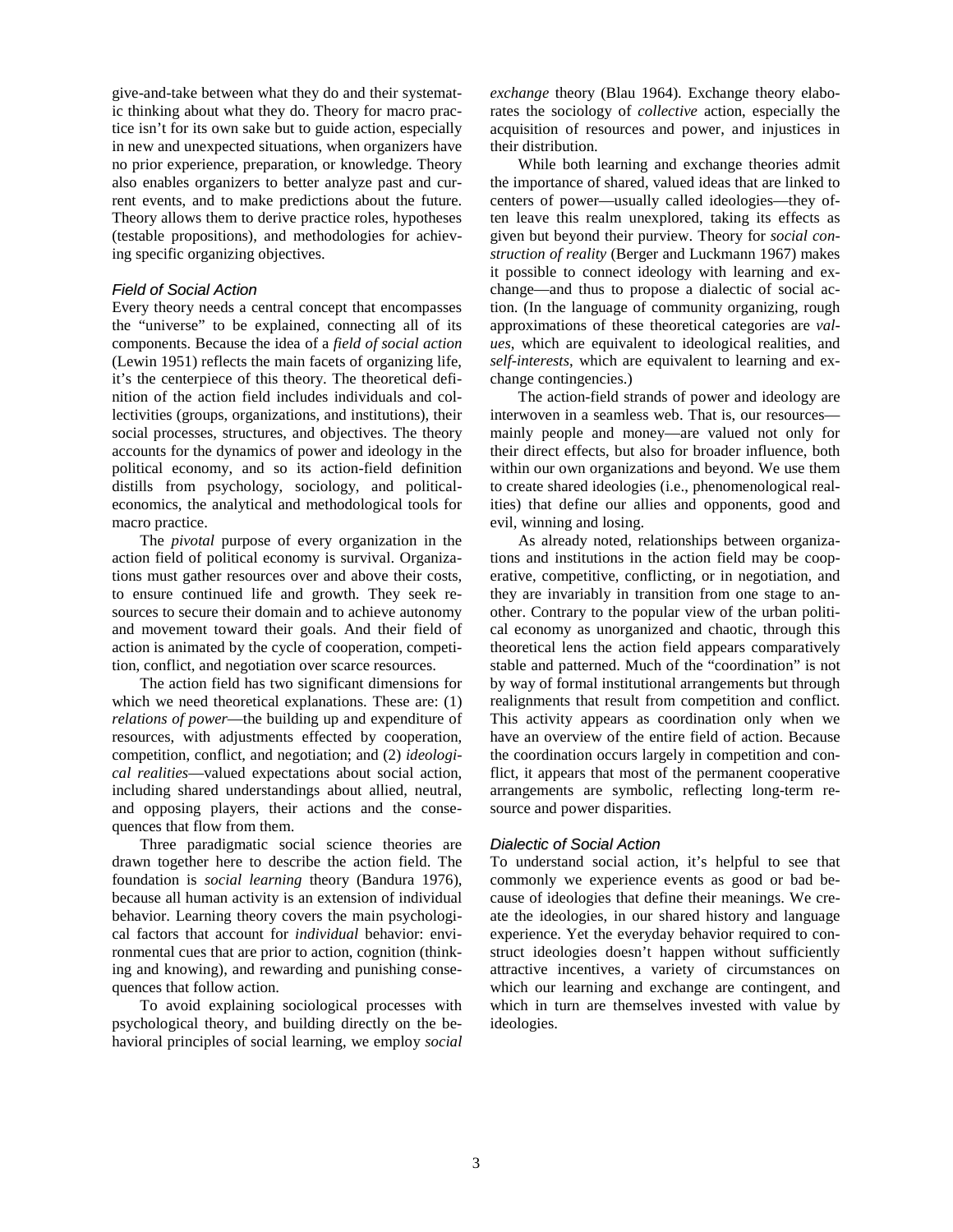

# **Phenomenological Realities**

**Dialectical Relationship of Behavioral Contingencies** and Phenomenological Realities

end Meaning to Contingen

Social action is thus understood as the outcome of a dialectical relationship (as diagrammed above) continuing and complementary interaction—between behavioral contingencies and phenomenological realities. The contingencies of learning and exchange—people, events, objects, even our own behavior, on which our action is contingent—are regarded as rewarding or punishing, profitable or costly, according to our socially constructed ideologies. For the collective acts of ideology construction to continue, there must be explicit learning and exchange contingencies, such as cues, cognition, consequences, conditions of power, distributive injustices, and so on.

It goes round and round: not only are both contingencies and ideologies operating, they are inseparable in social life, and explanations of organizational action are incomplete without reference to their dialectical relationship.

This explanation of social action, based on empirically grounded behavioral and phenomenological theories, provides a foundation for explaining the cycle of cooperation, competition, conflict, and negotiation. The cycle may be understood theoretically, for purposes of macro practice, as a response to the dialectical relationship between (1) *behavioral contingencies of learning and exchange*, and (2) *socially constructed ideological realities*.

IDEOLOGY & POWER IN ORGANIZATIONAL LIFE

It is important when beginning to examine the cycle of cooperation, competition, conflict, and negotiation not to confuse stability in the field of organizational action with some notion of "balance." There may be some form of "cooperation" between master and slave, between powerful institution and weak grassroots organization, but such relationships do not reflect equality of resources and power.

## *Ideological Realities & Power Disparities*

Balance can usefully be said to exist only in the sense that *each organization's ideological definition of the other is an accurate reflection of their resource and power disparity*, and thus there is a tendency toward stability in their relationship

Our example of grassroots conflict and cooperation shows that a gap grew up between the housing authority's ideological definition of the tenants' organization and the tenants' actual power.

To the extent that realities and resources (or power) between the parties were no longer congruent, that is, that their socially constructed ideological definitions of each other no longer fit their actual resource positions, an imbalance or "tension" was created that tended toward competition. The advent of this tension can be traced to resource shifts, planned or occurring unexpectedly, such that relationships between the parties